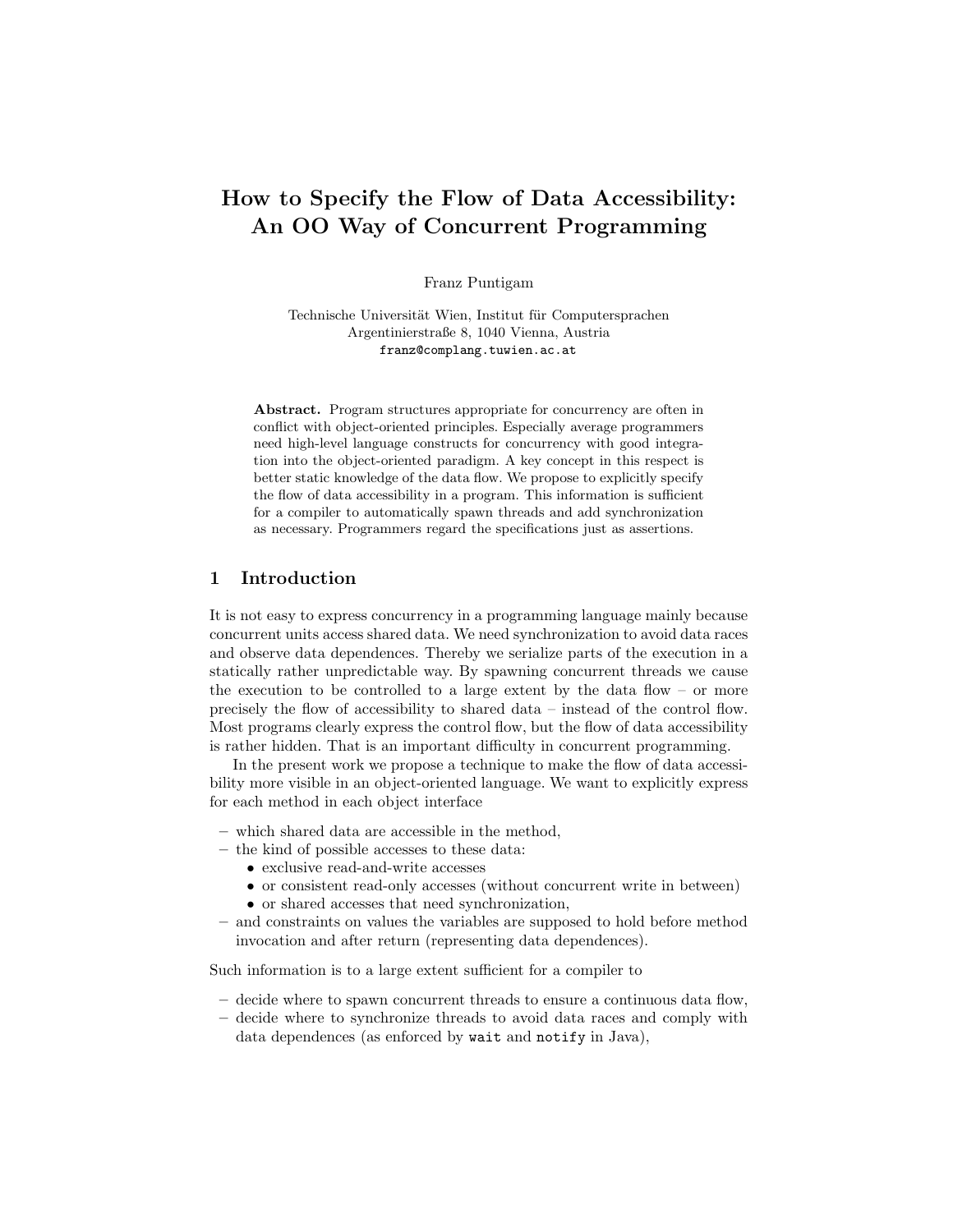- check mutual compatibility of sequential and concurrent program parts,
- and check important properties required for continuous operation.

Programmers can profit from this approach in several ways:

- They write neither code for spawning threads nor for synchronization and still have control over concurrency and can express data dependences.
- The additional information in interfaces conforms to Design by Contract [6] a concept familiar to object-oriented programmers. Specifications concerning concurrency no longer contradict object-oriented design principles.
- Subtyping considers concurrency according to the substitution principle [5].

We show our approach by examples in Sect. 2, discuss assertion checking in Sect. 3, present rather formal techniques in Sect. 4, address inherent problems in Sect. 5, refer to related work in Sect. 6, and give our conclusions in Sect. 7.

# 2 How it Works

We demonstrate basics of our approach with an example in a Java-like language:

```
class Buffer {
  public void put(int i) [!full() \rightarrow !empty()] { e[top++] = i; }
  public int get() [!empty() -> !full()] { return e[--top]; }
   public boolean empty() [true] { return (top == 0); }
   public boolean full() [true] { return (top == e.length()); }
  public Buffer(int s) [-\rangle !full()] { e = new int[s]; }
   private int e[], top = 0;
}
```
Square brackets on methods represent access constraints. We can read expressions in square brackets as assertions (pre- and post-conditions). Accordingly, put is invokable only when the buffer is not full and afterwards it is not empty, and get only when the buffer is not empty and afterwards it is not full. The arrow between pre- and post-condition indicates state changes of the buffer; an execution of get requires exclusive read-and-write access to this. Executions of empty and full need only read-only access as indicated by the availability of an assertion  $(\text{true})$  and the absence of  $\rightarrow$  in the access constraint. A method without any assertion must not access instance variables. The constructor automatically has read-and-write access and ensures a new buffer not to be full.

Access constraints can also be specified for formal parameters and method results. However, there are no post-conditions (expressions to the right of  $\rightarrow$ ) in access constraints of method results; only conditions to the left of -> can occur there. Access constraints on local variables, instance variables and class variables are inferred by the compiler. It would be difficult to specify them explicitly because each occurrence of a variable needs its own assertions.

We regard assertions in square brackets to be tokens as used to represent type-states. Tokens are limited resources, and a compiler can statically guarantee that actions depending on tokens are carried out at run time only if these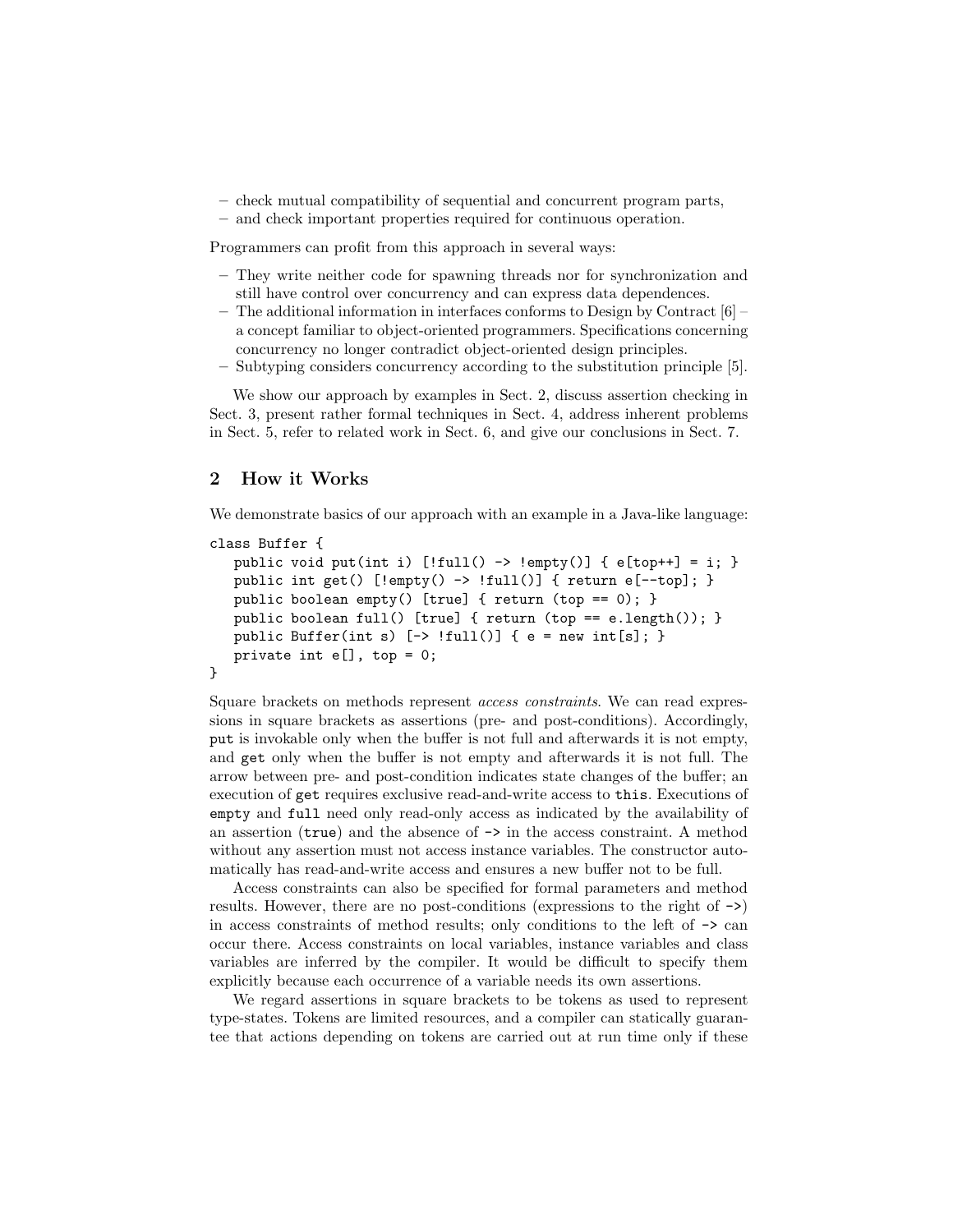tokens are available. For example, the compiler can guarantee that put is invoked only in a buffer of type Buffer [!full()->] without any run-time checks. The associated access constraint implies exclusive access to a non-full buffer. Moreover, tokens can move from one method to another as needed in the computation in a statically predetermined way. In access constraints of methods and formal parameters, tokens to the left of -> move from the caller to the callee on invocation, and those to the right from the callee to the caller. If a token occurs only on one side, then it flows only in one direction.

Buffers are useful only if several clients access them concurrently and clients compete for exclusive access. We need a further kind of tokens – cooperative tokens – to express competing access as shown in the following code snippet:

```
void produce(Buffer[[!full() \rightarrow !empty()] \rightarrow] p)
  { while(true) { ...; p. put(...); ... }
void consume(Buffer[[!empty() -> !full()] ->] c)
  { while(true) { ...; i = c.get(); ... }
```
There is no exclusive access to the formal parameters p and c in produce and consume. Instead, produce has to repeatedly acquire a temporary lock on p when p is not full to get exclusive access, and then perform actions on p that cause p not to be empty before releasing the lock. An invocation of put on p changes the state as required. The syntax of the corresponding token (pre-condition on p) is the same as the access constraint of put. This token moves from the caller to produce and remains there because the token occurs only to the left of  $\sim$ .<sup>1</sup>

A method like produce would be rather useless without another method like consume and vice versa. We express this relationship in tokens: If there is a token  $[!full() \rightarrow !empty()]$  in a thread, then there must be at least one further token  $[!empty() \rightarrow !full()]$  in another concurrent thread. In general, for each token  $[f_1 \rightarrow f_2]$  there must be tokens  $[f_2 \rightarrow f_3], \ldots, [f_{n-1} \rightarrow f_n]$  and  $[f_n \rightarrow f_1]$ , eventually all in different threads; the pairwise different assertions  $f_1, \ldots, f_n$  must be arrangeable in a cycle. Furthermore, the availability of a cooperative token  $[f_i \rightarrow f_j]$  is an obligation to repeatedly invoke methods with corresponding access constraints. Otherwise the computation gets stuck with high probability.

The next example shows how the compiler can introduce concurrency:

```
void produce_consume() {
  Buffer b = new Buffer(2); // Buffer[!full()->]b.put(1); // Buffer[!empty()->]
  int i = b.get(); // Buffer[!full()->]
  \text{produce (b)}; // \text{Buffer}[[!full() \rightarrow !empty()],// [!empty() -> !full()]]
  \text{consum}(b); \text{Vert}\left[\text{[full]} \rightarrow \text{length}(0) \right]produce(b); // Buffer
```

```
}
```
 $1$  The token would move back on return if there was no arrow in the access constraint or the token occurred on both sides of the arrow.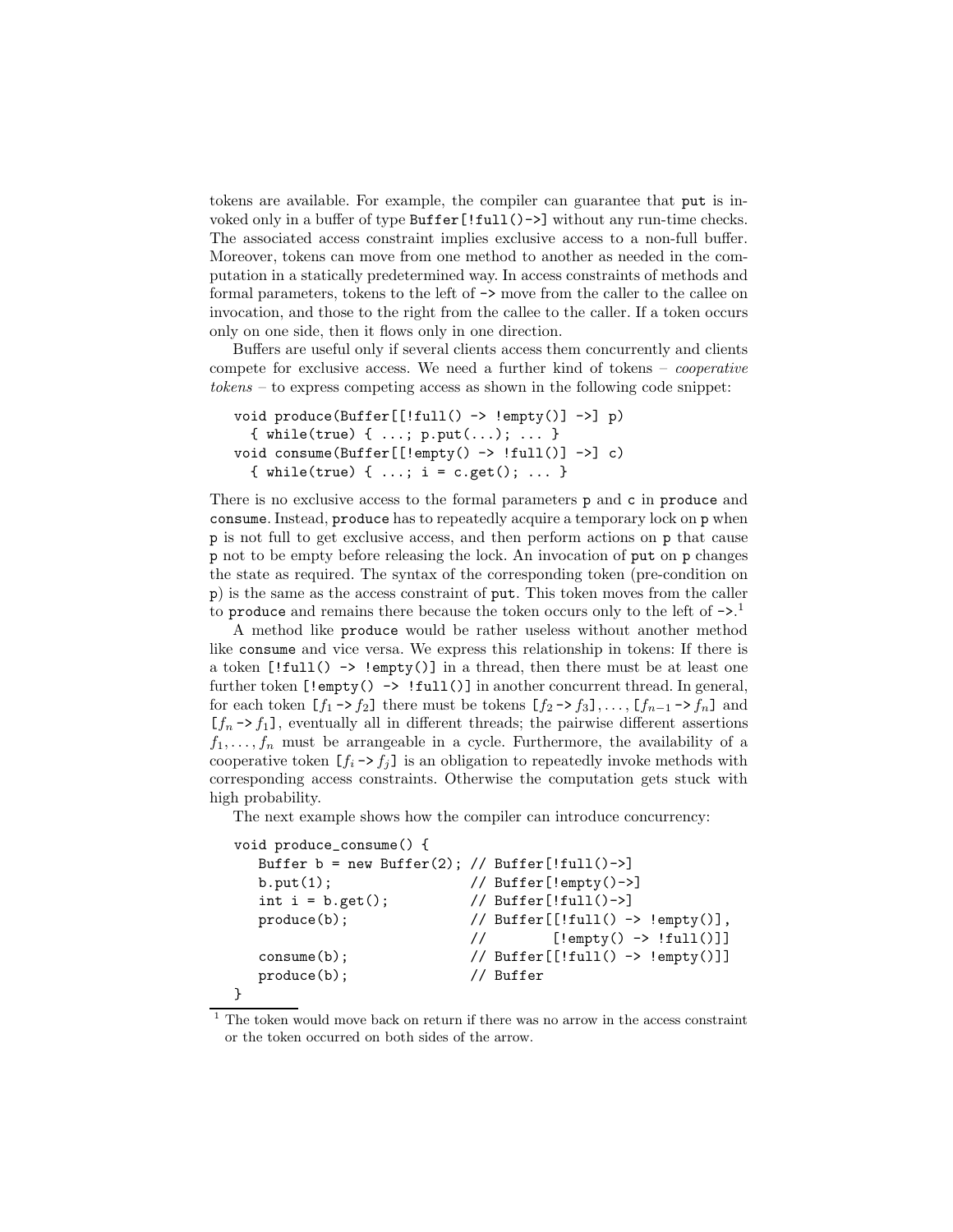The comments show the types of b (including inferred access constraints) after executing the statements on the same lines. First, we construct a new instance of Buffer and get the token ensured by the constructor. Because of this token we can invoke put on b and get another token that allows us to invoke get. These statements are executed sequentially without any need of synchronization because all required tokens are available. However, the cooperative token required on the argument of produce is not directly available. As discussed in Sect. 4 we can replace an access constraint  $[!full() \rightarrow]$  or  $[!empty() \rightarrow]$ with  $[[!full()->!empty()], [!full()->!empty()], [!empty()->!full()]]$ . We need the token required by produce twice because produce is invoked twice. For the first invocation of produce and the invocation of consume the compiler has to spawn new threads because these tokens must end up in different threads. To be exact, a new thread is necessary only if the invoked method requires just a single cooperative token on the same parameter; otherwise the invoked method is responsible for spawning the required threads. Each invocation uses up a token until nothing is left.

As shown in this example, thread creation follows a simple algorithm based essentially on the availability of tokens. We expect programmers to be able to understand the algorithm although it is usually advisable to concentrate on the flow of data accessibility instead of the thread structure.

### 3 Checking Assertions

By regarding assertions as tokens we introduce a token flow that can easily be followed by a compiler. Properties expressed in tokens (except of cooperative tokens) cannot accidentally change because there is no other thread or unknown alias that could modify the object state. However, we have to clarify if a property holds in the first place when introducing a new token or changing a property as in put and get: After executing the method body we have to dynamically check if the property holds (!empty() in put and !full() in get as well as in the constructor). When invoking a method we have to perform a check only in the course of acquiring a lock for a cooperative token.

Dynamic assertion checks can be avoided by using static information accessible by the compiler. We propose a set of static properties and argue that most data dependences needed for synchronization are easily expressible with them. The most important static properties are of the forms  $v:\tau, v:c$  and  $v:c..c'$  where v is a variable,  $\tau$  a type, and c and c' are constant values. They are satisfied if v holds a value of type  $\tau$ , value c, and any value in the range from c to c', respectively. After assigning a value of type  $\tau$  or a constant value to v the compiler has all needed information; otherwise it will issue an error message. An important advantage of static properties are well-defined relationships between them. For example, we have the following implications:  $v:3 \Rightarrow v:2...4 \Rightarrow v:1...8 \Rightarrow v:int.$ Of course, we can move a token v:3 to a method that requires a token v:2..4. In contrast, we cannot use a token empty() where a token !full() is required because the compiler does not know about such relationships.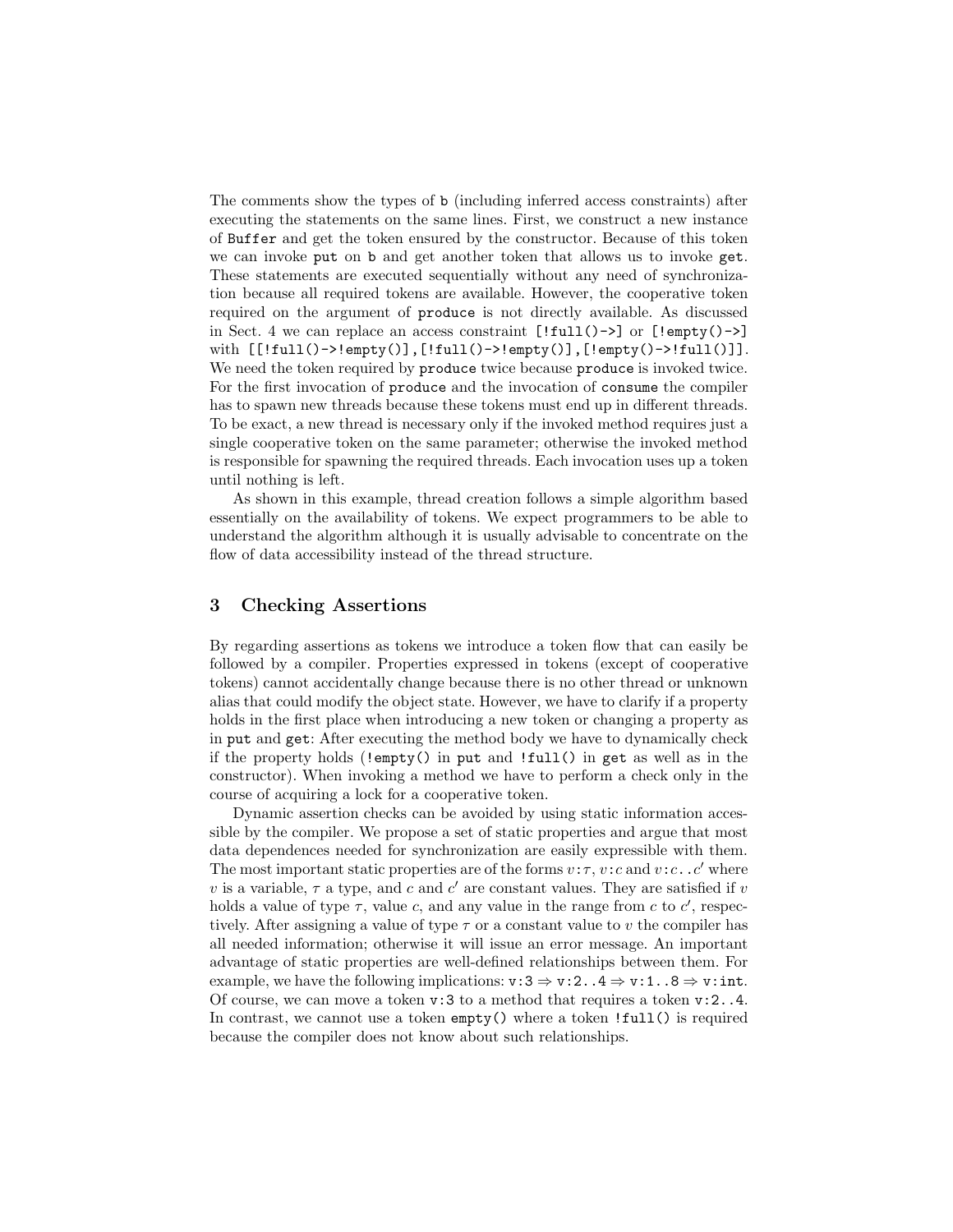Static properties of the forms  $v+i$  and  $v-i$  can be used only as post-conditions together with pre-conditions of the form  $v : j \dots j'$  where  $i, j, j'$  are integer constants. They specify that the value of  $v$  will be incremented or decremented correspondingly. The next variant of our example shows how we can make use of such static properties:

```
class Buffer8 {
   public void put(int i) [top:0..7 \rightarrow top+1] { e[top++] = i; }
   public int get() [top:1..8 \rightarrow top-1] { return e[--top]; }
   public Buffer8() [-\rangle top:0] { e = new int[8]; }
   private int e[], top = 0;
}
```
This variant is shorter because we state dependences more directly in terms of variable values. The static determination of the buffer size allows us to compile the following statement sequence:

```
Buffer8 b = new Buffer8(); // Buffer8[top:0->]
b.put(1); b.put(2); b.put(3) // Buffer8[top:3->]
```
The compiler knows that top is 3 after three invocations of put just from the specifications in the class interface. A corresponding statement sequence would not compile for Buffer (instead of Buffer8) for several reasons:

- There is no static information about the buffer size. Value 3 can be inappropriate for top.
- Unlike top+1 a post-condition !empty() as well as top:1..8 does not tell us if and how a method invocation modifies top.
- There are no invocations of get in the code snippet. If there were three invocations of get, the compiler could generate concurrent threads so that the buffer size does not matter. No concurrency is necessary for Buffer8.

A non-cooperative token specifies two aspects – accessibility (exclusive or consistent read-only) and a property. Accessibility is the more important aspect because with exclusive as well as consistent read-only access we can quite often dynamically determine the property as in the following example:

```
Buffer[empty()->] emptyTest(Buffer[true ->] b)
   { if (b.empty()) { return b; }; return null; }
```
The parameter b has an exclusive pre-condition true and no post-condition at all. If possible, emptyTest returns this parameter with an exclusive assertion empty(); otherwise it returns null which can be associated with any assertion in the same way as it can be used instead of an instance of any reference type. For each side-effect-free condition in an if-statement depending only on a single parameter (or a single variable or this) the compiler can assume the condition to be a valid property of this parameter (or variable or this) within the body of if. Hence, b has the needed property in the return statement. As special cases, a condition v instance of  $\tau$  implies the property  $v:\tau$ ,  $v == c$  implies  $v:c$ , and  $v \geq c$  &  $v \leq c'$  implies  $v : c \dots c'$ . In this context it is not useful to distinguish between static and dynamic properties.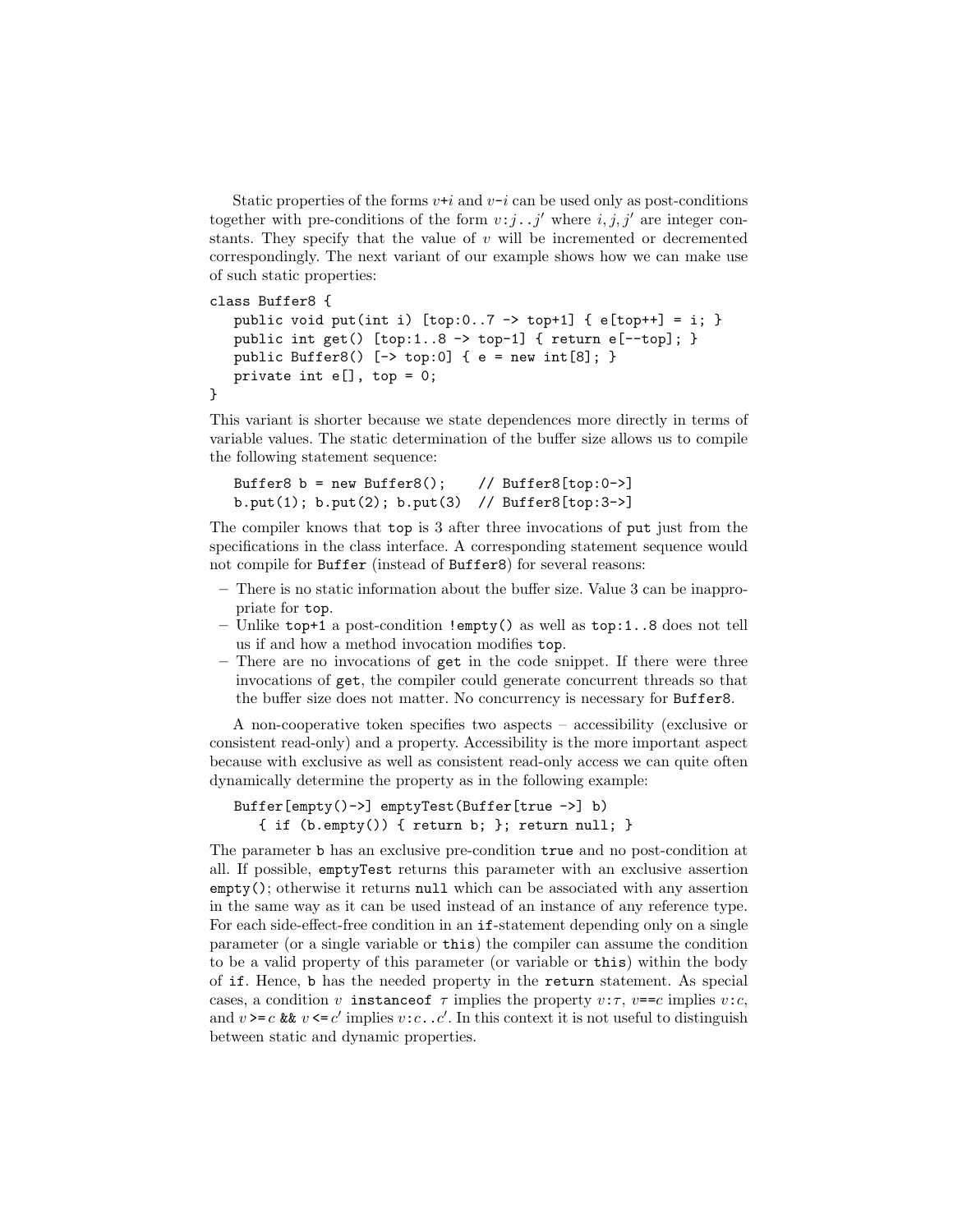$$
a \equiv a \qquad a, b \equiv b, a \qquad a, (b, c) \equiv (a, b), c \qquad a \equiv a, \epsilon \qquad a \equiv a, a
$$

$$
\underline{a \equiv b \quad b \equiv c} \qquad \underline{a \equiv b} \qquad \underline{a \equiv c \quad b \equiv d} \qquad \underline{f \Rightarrow g} \qquad f \Rightarrow g \qquad a \equiv c \quad b \equiv d
$$

$$
\underline{a \equiv c} \qquad \underline{b \equiv a} \qquad \underline{a, b \equiv c, d} \qquad f, g \equiv f \qquad f^*, g^* \equiv f^* \qquad \boxed{a \neg b \exists \equiv [c \neg b \exists]
$$

#### Fig. 1. Equivalence of Tokens Sequences

$$
\frac{a \equiv b}{a \le b} \qquad \frac{a \le b \quad b \le c}{a \le c} \qquad \frac{a \le c \quad b \le d}{a, b \le c, d} \qquad f \le \epsilon \qquad f^* \le \epsilon \qquad [f \to f] \le \epsilon
$$
\n
$$
\frac{f \Rightarrow g}{f \le g} \qquad \frac{f \Rightarrow g}{f^* \le g^*} \qquad \frac{f \Rightarrow f' \quad g' \Rightarrow g}{[f \to g] \le [f' \to g']} \qquad \frac{\text{check}(g)}{f \le f, g} \qquad \frac{\text{check}(g)}{f^* \le f^*, g^*}
$$
\n
$$
[f \to g] \le [f \to f'], [f' \to g] \qquad \frac{\text{clean}(f')}{[f \to f'], [f' \to g] \le [f \to g]}
$$
\n
$$
\frac{\text{new Proxy}}{f \le [f \to f]} \qquad \frac{\text{clean}(f), \text{ no Proxy}}{[f \to f] \le f} \qquad \frac{\text{write-lock}(f)}{[f \to g]} \qquad (^+) \qquad \frac{\text{read-lock}(f)}{[f \to f] \le f^*} \qquad (^+) \qquad \frac{f \Rightarrow g}{f \le g^*} \qquad (^+) \qquad \frac{f \Rightarrow g}{f^* \le g^*} \qquad (^+) \qquad \frac{\text{read-lock}(f)}{f^* \ge g^*} \qquad (^+) \qquad \frac{f \Rightarrow g}{f^* \le g^*} \qquad (^+) \qquad \frac{f \Rightarrow g}{f^* \le g^*} \qquad (^+) \qquad \frac{f \Rightarrow g}{f^* \le g^*} \qquad (^+) \qquad \frac{f \Rightarrow g}{f^* \le g^*} \qquad (^+) \qquad \frac{f \Rightarrow g}{f^* \le g^*} \qquad (^+) \qquad \frac{f \Rightarrow g}{f^* \ge g^*} \qquad (^+) \qquad (^+) \qquad \frac{f \Rightarrow g}{f^* \ge g^*} \qquad (^+) \qquad (^+) \qquad (^+) \qquad (^+) \qquad (^+) \qquad (^+) \qquad (^+) \qquad (^+) \qquad (^+) \qquad (^+) \qquad (^+) \qquad (^+) \qquad (^+) \qquad (^+) \qquad (^+) \qquad (^+) \qquad (^+) \q
$$

Fig. 2. Subsumption of Tokens Sequences

#### 4 Relations on Tokens and Types

Non-cooperative tokens occurring in access constraints with arrows are exclusive tokens, those in access constraints without arrows are read-only tokens. In this section we discuss tokens without their context available. To distinguish between these token kinds we mark read-only tokens with  $*$ . For properties f and g,  $f^*$ denotes a read-only token, f an exclusive token, and  $[f-\gtrsim g]$  a cooperative token.

A token sequence is a possibly empty comma-separated list of tokens of the same kind, this is a sequence of exclusive tokens, a sequence of read-only tokens, or a sequence of cooperative tokens. An access constraint is a square bracket containing either a sequence of non-exclusive tokens or two sequences of tokens that are not read-only (separated by an arrow). Equivalence of token sequences is defined in Fig. 1 where  $f, g$  denote properties,  $a, b, c, d$  token sequences, and  $\epsilon$ the empty sequence.

Fig. 2 defines a subsumption relation on token sequences. If  $a \leq b$  holds, then we can replace token sequence  $a$  with token sequence  $b$  where  $a$  is available and b is required. Most tokens can be removed, that is, replaced by  $\epsilon$ . However, tokens of the form  $[f\rightarrow g]$  with  $f \not\Rightarrow g$  (f does not imply g or f is not known to imply  $g$ ) must not be removed because such tokens have to be repeatedly used for continuous operation. Many rules in Fig. 2 depend on conditions like implications between properties. The compiler has to guarantee that these conditions are satisfied at run time when applying these rules. For the condition check $(g)$  the compiler has to ensure that q is satisfied, for example, by an if-statement. There is a rule allowing the compiler to replace a single cooperative token by two different cooperative tokens. This rule helps us to ensure that properties in cooperative tokens always build cycles. Another rule can reduce the number of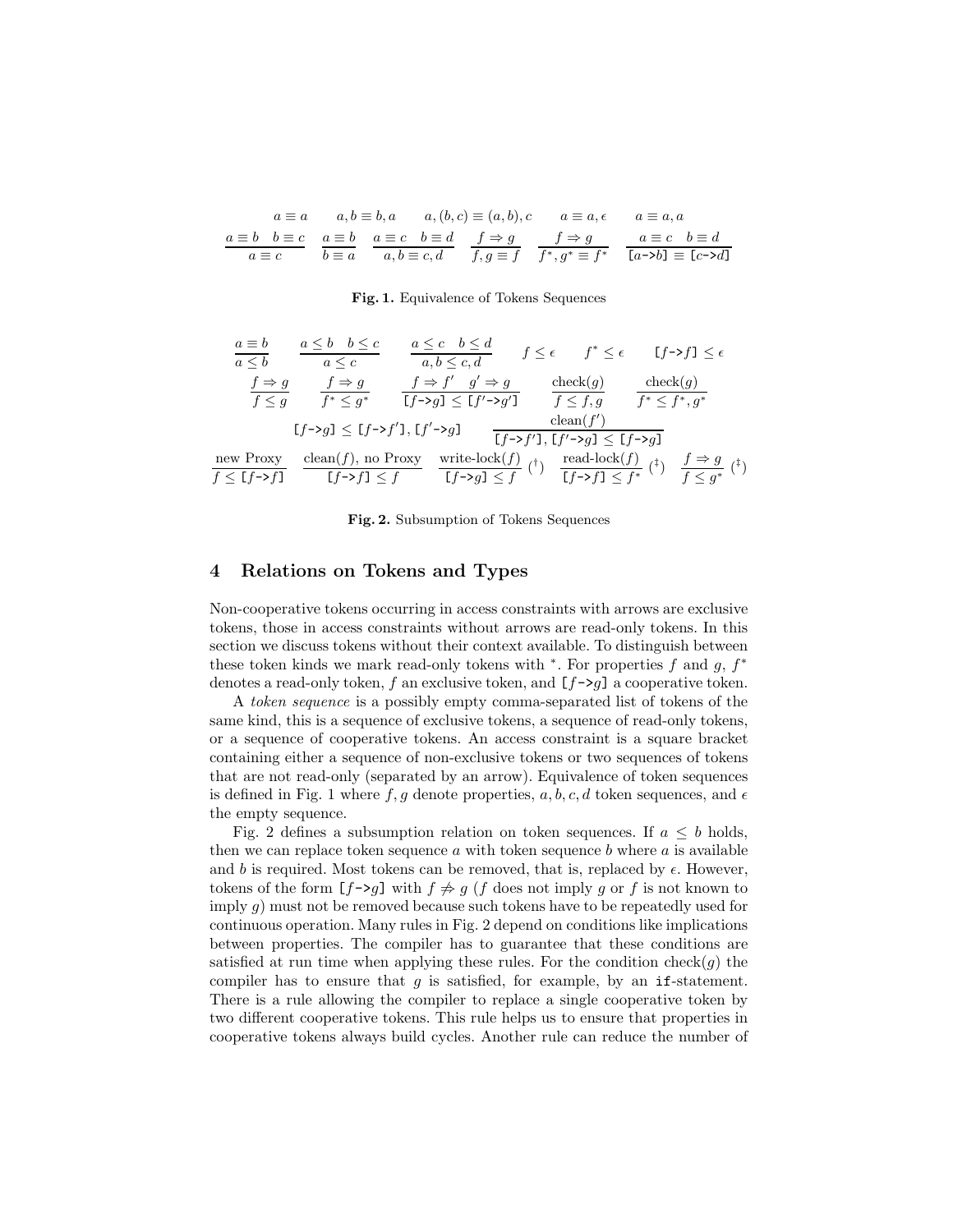properties in a cycle if no synchronization depends on the withdrawn property  $f'$  as expressed by clean( $f'$ ).

The rules in the last line of Fig. 2 relate tokens of different kinds. Since all tokens in a token sequence must be of the same kind, they must be replaced simultaneously. The compiler has to introduce a new proxy for synchronization (locking) at the position where exclusive tokens are replaced by cooperative tokens. In this proxy the compiler sets exclusive locks when replacing a corresponding cooperative token with an exclusive token and shared read-only locks when replacing a cooperative token with a read-only token. Rules marked with (†) or (‡) are applicable only for a limited amount of time when invoking methods with access constraints corresponding to the tokens at the right-hand-side of ≤. On return the tokens at the left-hand-sides of ≤ become valid again. Rules marked with  $(\ddagger)$  allow the compiler to invoke several such methods simultaneously.

We regard access constraints as annotations of types, no matter whether they are expressed explicitly (for formal parameters and result types) or inferred by the compiler (for local variables, instance variables and class variables). As a consequence, access constraints play an important role in (behavioral) subtyping:

$$
\frac{\sigma \leq \tau \quad a \leq b}{\sigma [a] \leq \tau [b]} \qquad \frac{\sigma \leq \tau \quad a \leq b}{\sigma [a - \tau] \leq \tau [b]} \qquad \frac{\sigma \leq \tau \quad a \leq c \quad d \leq b}{\sigma [a - \tau b] \leq \tau [c - \tau d]}
$$

Subtyping of types with such annotations resembles subtyping with assertions where a subtype can have weaker pre-conditions (requiring less restrictive tokens) and stronger post-conditions (ensuring more restrictive tokens) than supertypes [5]. Of course, types promising exclusive access to their instances can be used where only read-only access is needed, but not the other way around.

As usual, types of actual parameters must be subtypes of formal parameter types. In the proposed approach, access constraints associated with these types determine to a large extent when to spawn threads and apply synchronization. Most access constraints associated with actual parameters are inferred by the compiler based on the rules in Fig. 2. Essentially, the compiler

- determines all tokens needed by a variable in method invocations (specified in the method signature) as well as tokens becoming available thereby,
- relates tokens becoming available by one invocation with those needed in the next invocation,
- and finally checks for each assignment if all tokens needed by the left-handside can be supplied by the right-hand-side.

The rules have to be applied in the last two steps, and as a side-effect of rule applications the compiler possibly has to add code for generating new synchronization proxies, locking, etc. However, the rules are not deterministic: The compiler has some freedom in spawning threads as the following example shows:

```
void test(Buffer[!full() \rightarrow !full()] b)
   \{ b. put(1); b.get(); \}
```
It is easy to invoke put and get sequentially. However, it is also possible to spawn separate threads for put and get by transforming tokens as follows: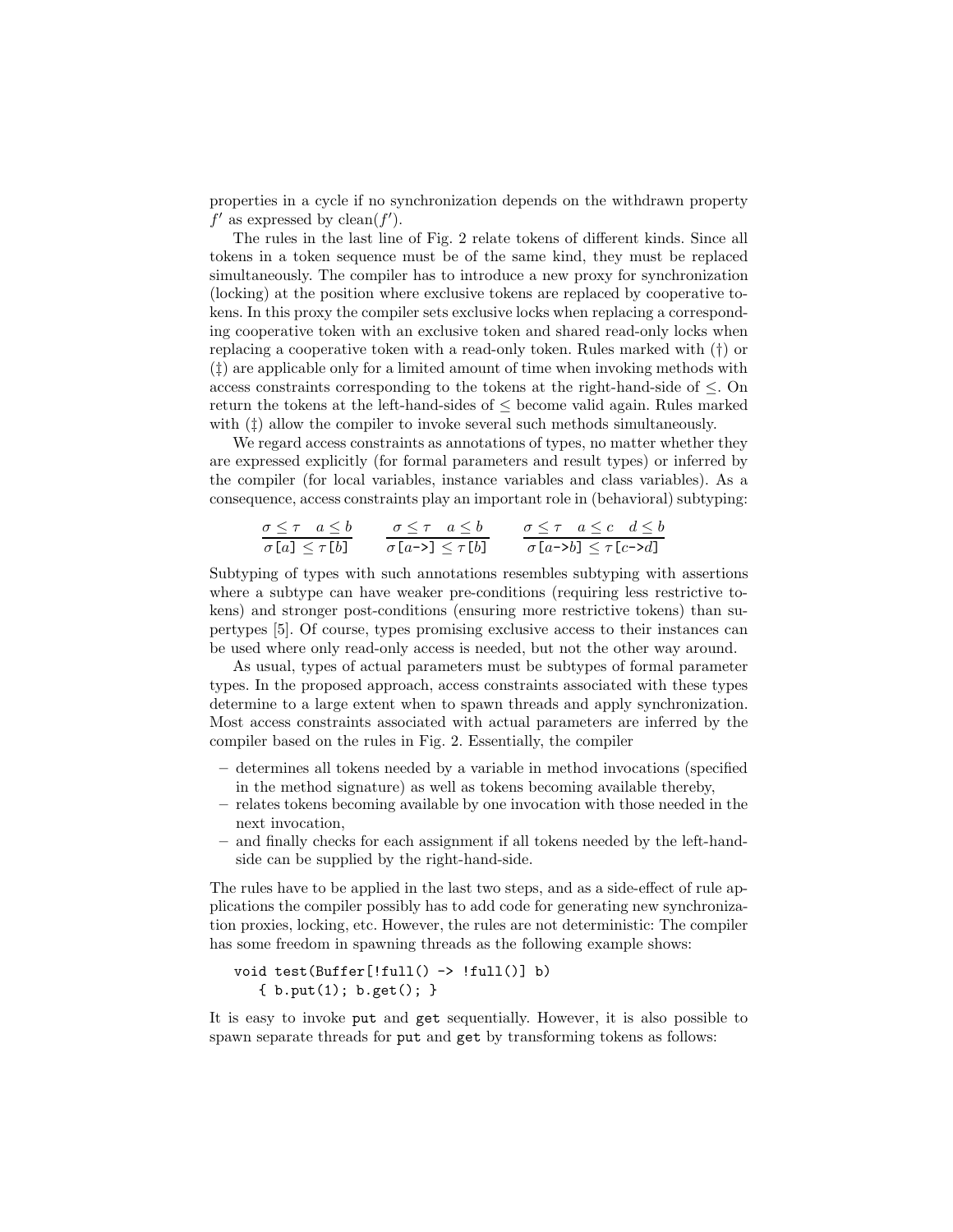```
Buffer[!full()->] (b = new Proxy on b)\leq Buffer[[!full()->!full()]]
  \leq Buffer [[!full()->!empty()], [!empty()->!full()]]
               (invoke put and get, then ensure clean(!b.\text{empty())})
  < Buffer[[!full()->!full()]]
                (ensure clean(!b.full()) and remove Proxy from b)
  < Buffer[!full()->]
```
The concurrent solution suffers from a large overhead caused by creating and removing a synchronization proxy, acquiring locks, and dynamically ensuring that synchronization no longer depends on !b.full() and !b.empty(). In each case, put and get will be executed sequentially.

To avoid such overhead we require from the compiler to introduce cooperative tokens only if there is no solution using non-cooperative tokens. This simple strategy causes the inference of access constraints to become deterministic. Nonetheless, for independent method invocations the rules do not provide enough information to decide between concurrent and sequential execution:

```
void test2(Buffer[!full()->!empty()] b,
            Buffer[:empty() \rightarrow !full()] c){ b.put(1); c.get(); }
```
The two invocations can safely be executed in parallel without any synchronization because they cannot access the same variables. However, it is not clear if parallelism can compensate for the overhead of thread creation in this case.

# 5 Some Nasty Details

Token-based techniques like the one we use in our approach usually suffer from a number of difficulties. In this section we address the most important ones.

Recursion. Many token-based techniques do not support recursion because we consider methods like put to be atomic actions executed in isolation from other methods. An invocation of put within put could occur in an inconsistent state and thereby compromise isolation. Programmers usually prefer recursion over isolation. Therefore, the approach proposed in this paper supports recursion in the sequential as well as concurrent case. Technically speaking, by synchronization we can convert a cooperative token into an exclusive one that can be used without further synchronization, for example, in a recursive invocation. It is also possible to have several concurrent recursive invocations by introducing a further synchronization proxy and replacing the exclusive token with cooperative tokens. There can simultaneously exist any number of synchronization proxies on the same object, all but at most one of them with an exclusive lock. By the use of assertions as tokens we still can ensure the required isolation. Pre-conditions have to be satisfied also for recursive invocations.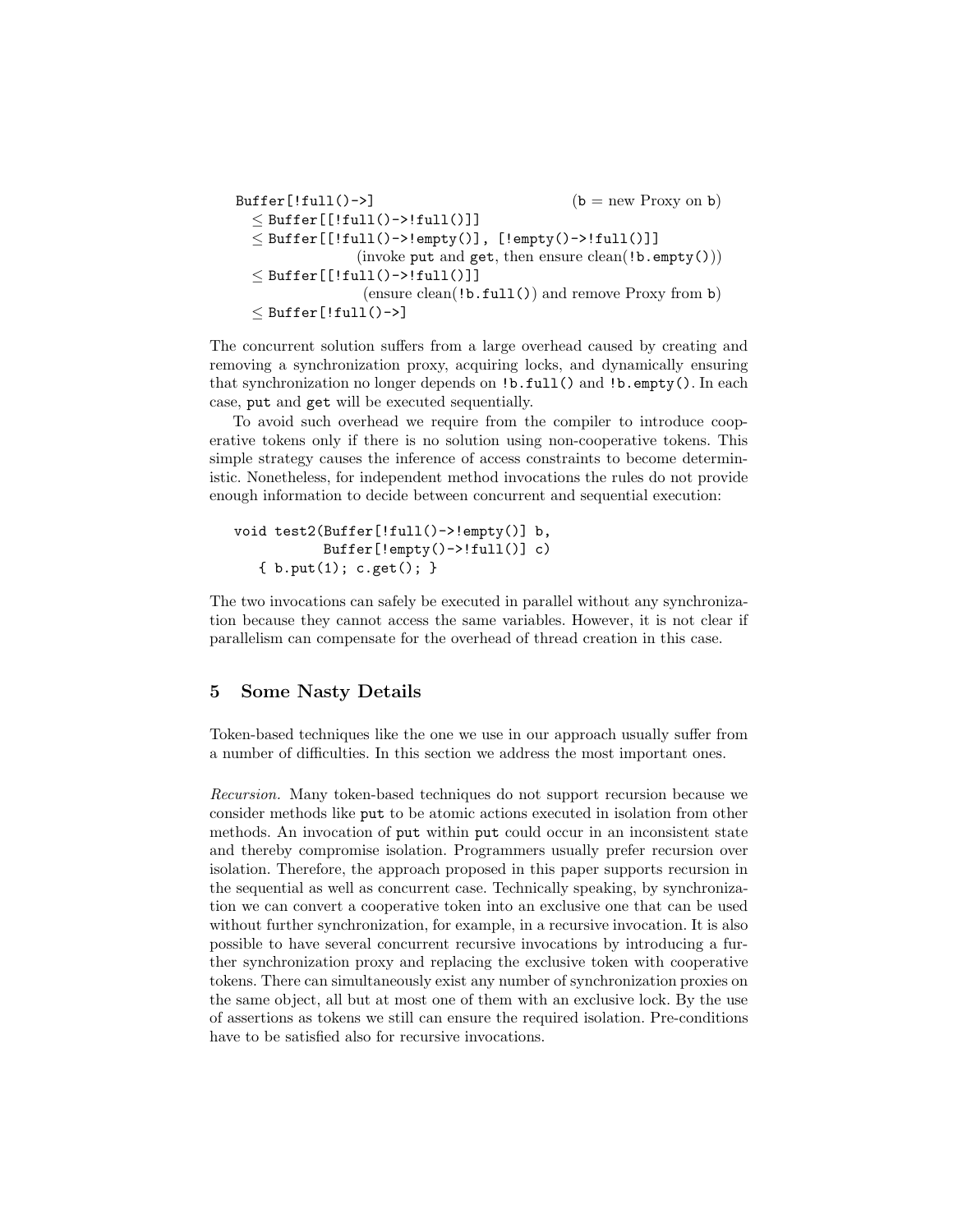Token Loss. Especially in exceptional cases we easily lose tokens. For example, we lose a token moved into a method if the method terminates with an unexpected exception. We can dynamically reconstruct the property expressed by the assertion of a token, but we cannot reconstruct the accessibility information by hand because usually we do not know anything about other threads that may have got the token from the exceptionally terminated method. Being careless we can lose tokens even in the normal control flow – for example, tokens in access constraints of instance variables belonging to objects ready to be garbage collected or simply being untraceable.

Token loss is caused by many factors to be addressed differently. First of all we have to organize the software so that we do not lose still needed tokens in the normal control flow. For example, we put object references together with corresponding tokens into a repository where users can easily find them together on demand; see the notes on arrays and collections. Expected exceptions can carry object references together with tokens. For unexpected exceptions thrown by the run-time system we have no satisfactory solution, but several approaches:

- The exception handling mechanism creates a repository containing all object references (together with their tokens) available as local variables where the exception occurred. The exception handler is responsible for exploring this repository and making use of needed tokens. This approach causes an overhead for throwing as well as handling exceptions, and tokens associated with instance variables at the time when the exception occurred will probably be untraceable by the exception handler.
- When a method terminates with an exception, the exception handling mechanism automatically returns all accessibility information provided by the caller on invocation (but all corresponding assertions will simply be true for exclusive tokens). If values have been assigned to variables annotated with tokens to be returned, the exception handling mechanism has to write null to these variables, and if threads have been spawned and locks acquired because of such tokens, then the threads must be terminated and the locks reset. This approach allows for simple implementations of exception handlers, but it is probably difficult to understand which variables will be set to null.
- Similar as above, the exception handling mechanism returns accessibility information, but only for tokens provided by the caller and to be returned to the caller according to the normal control flow. In this approach, the exception handling mechanism has to set only those variables to null that would contain another value or would not be annotated with this token at normal termination of the method. However, some tokens can be lost.

Stopping Continuous Operation. The support of continuously operating systems through cooperative tokens is a main feature of the proposed approach as the produce\_consume example shows [13]. As long as there is a producer there must also be a consumer and vice versa. Once the continuous operation has been started, the token needed by the consumer cannot come together with the token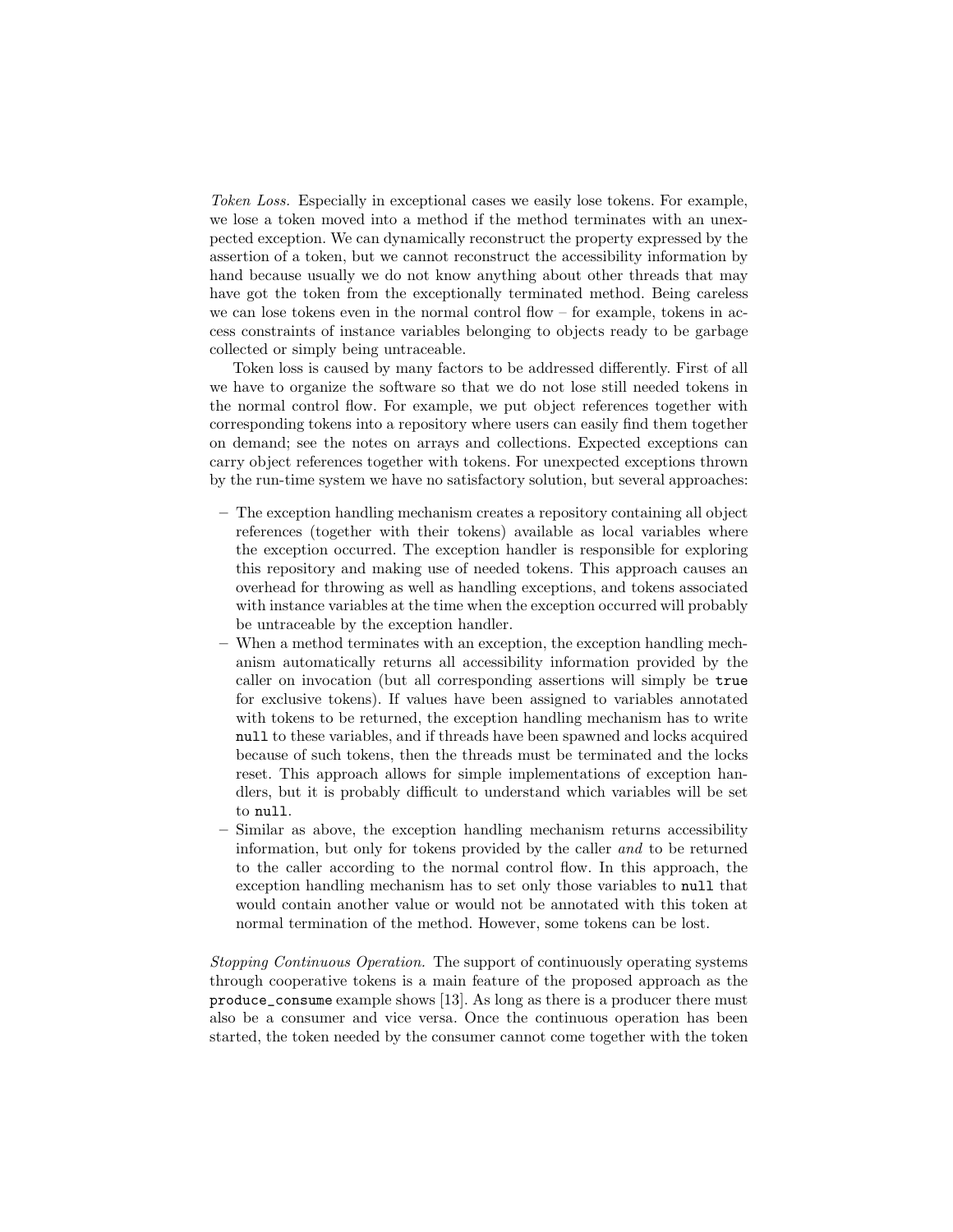needed by the consumer, and hence no rule in Fig. 2 is applicable to combine these tokens again. In the normal case we cannot stop the producer independently from the consumer. To stop the producer (or any continuous operation in general) in exceptional cases we introduce a stop mode. After entering stop mode (by invoking a specific method) it is no longer possible to get a lock on the corresponding synchronization proxy. All threads waiting for a lock will get an exception instead. There is no way back from stop mode.

Arrays and Collections. Each occurrence of a variable has its own access constraint computed by the compiler. For arrays and other collections of items the access constraint can differ for each item. Since the compiler does not know array indexes in general, it is impossible to statically compute different access constraints for different indexes. Similar problems arise for other collections of items. There are two ways to solve these problems:

- Each item in the collection is associated with the same access constraint. This approach works quite well if always the same operation is applied to all items in a collection. Otherwise we have to assume that a token is removed from each item if it is removed from one item, and we lose tokens added to only one item (but not all items).
- Each item in a collection is associated with its own access constraint, and these access constraints are managed dynamically. This approach is more flexible and powerful, but access constraints are no longer a purely static concept and tokens are run-time entities. Explicit dynamic checks of the availability of tokens can be helpful (where brackets on a denote an array, those on Buffer access constraints):

```
Buffer a[] = ...;if (a[i] instanceof Buffer[!empty()->]) { a[i].get(); }
```
There is an appropriate combination of both approaches: The compiler statically computes tokens available for all items, and the run-time system stores additional tokens of some items in the collection. Tokens computed by the compiler are directly usable while explicit dynamic checks are necessary before using additional tokens. As a generalization it is useful to associate additional tokens to all variables with a corresponding declaration. The additional tokens are accessible through type checks with instanceof and through type casts.

### 6 Related and Future Work

The proposed approach has similarities with the SCOOP model of concurrency [7]. Both, the SCOOP model and our model, use assertions and disclose information on variables for synchronization. However, the way how and the time when such information becomes available to clients is different: In the SCOOP model every client can get access to corresponding variables at run time while in our model much information is statically available and usually only few clients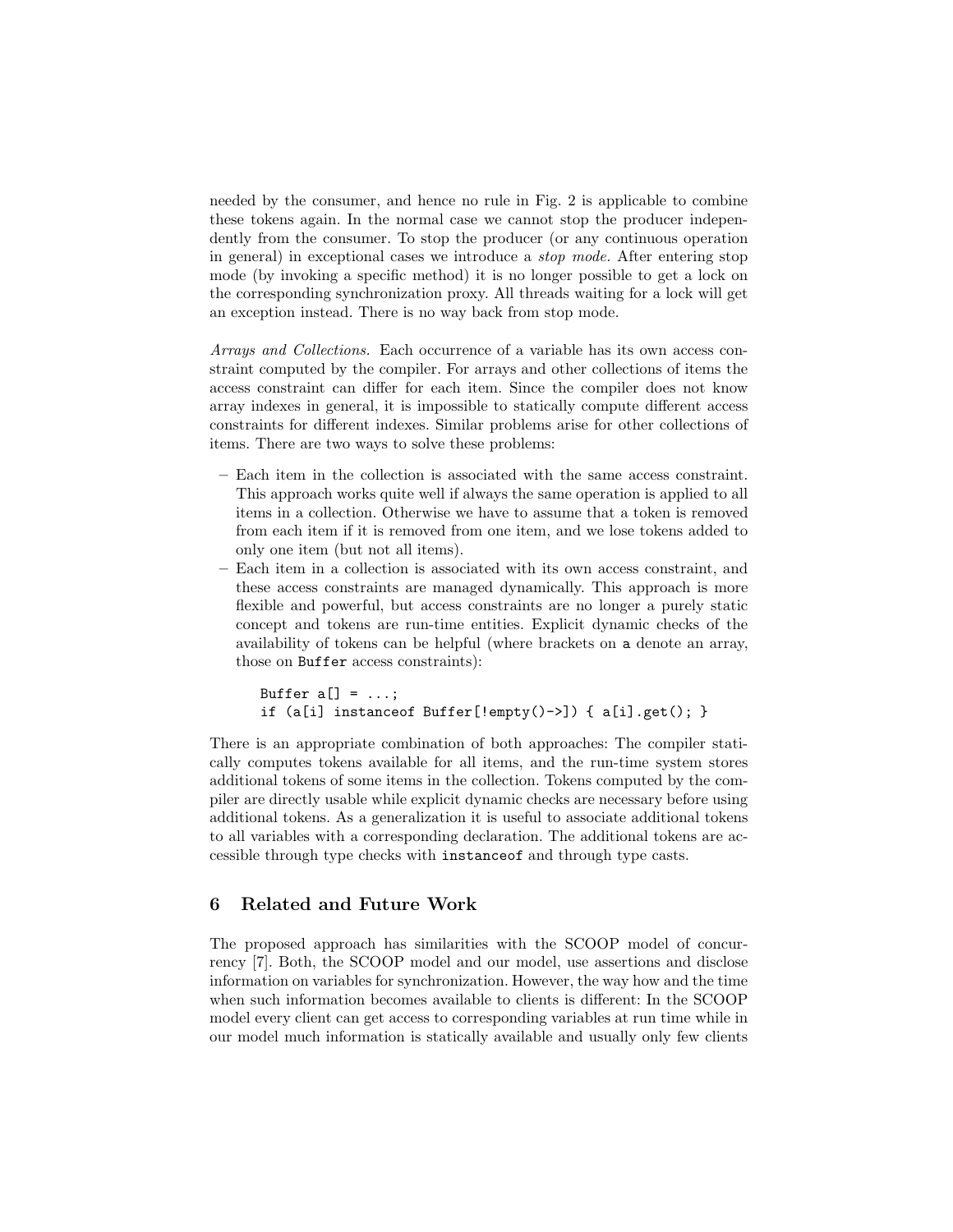can access the variables at run time. Tokens give additional information that allows the compiler to automatically spawn and synchronize concurrent threads.

There are many approaches to ensure unique access [3], most of them by avoiding aliases. The token-based approach used in the present work has been developed from a process type model [9–11] for active objects – essentially an object-oriented variant of linear types [4]. This concept restricts the way how to access objects without preventing aliasing [12, 13].

Synchronization based on tokens has a long tradition: Petri Nets have been explored for nearly half of a century as a basis of synchronization [8]. In general, expressing states by abstract tokens has clear (both practical and theoretical) advantages over expressing them more concretely by values in instance variables: Tokens are much easier tractable than concrete states especially when used in a static analysis. Many proposals use tokens to express abstract object states [1, 2, 14]. In our approach we combine abstract tokens with concrete variable values to get more flexibility.

Many programming languages consider concurrency to be orthogonal to the object model. By the use of object accessibility and assertions as tokens we exploit inherent relationships between objects as a basis for concurrency and synchronization. Concurrency is subordinate to object-oriented factorization. Other than in the concurrency model in Java, a thread that acquires a lock in our approach is in no way privileged compared to other threads because only the availability of tokens counts, not the thread identity. This property is an important step towards modularity of synchronization. A further step is the support of recursion while still executing methods atomically and in isolation. Since the compiler deals with concurrency on a class by class basis, concurrency is almost completely modular. However, there remains a small non-modular rest: To prevent deadlocks the compiler needs global information [13]. In this respect our approach does not differ from many other approaches.

The present work is in an early stage. Currently there is no implementation, and no practical evaluation of this approach has been carried out so far. In future work we want to address (among others) the following topics:

- The compiler has some freedom to decide between sequential and concurrent execution. We need appropriate heuristics to make a beneficial decision.
- Our proposal provides a foundation for assured continuous operation [13]. More work is needed to strengthen the guarantees given by the compiler. Deadlock prevention in at least some cases is one of the goals.
- We need more advanced concepts and more experience to deal with time as well as with exceptional cases (like exception handling and stop mode) in a practical setting.

#### 7 Conclusions

We have explored a way to express the flow of data accessibility in object interfaces so that a compiler can use this information to execute methods in concurrent threads and provide synchronization between them. Based on this in